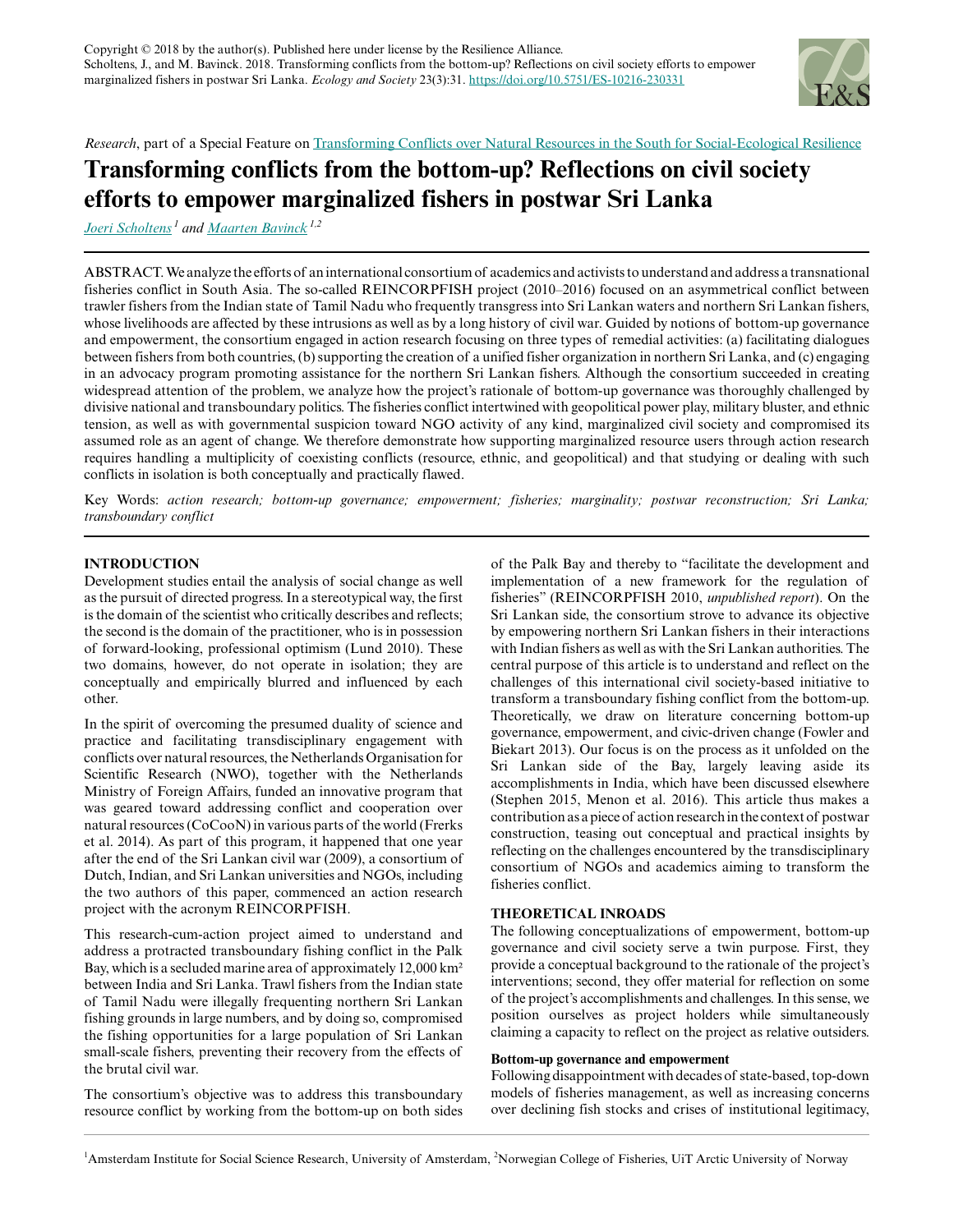an extensive body of knowledge on fisheries governance has emerged since the 1980s. The resulting conceptualization of governance has both analytical and normative dimensions: "[G] overnance is both what is and what should be, both reality and potential" (Kooiman and Bavinck 2005:16). Analytically, governance proceeds from the observation that a plethora of actors other than the state takes part in steering society (Kooiman et al. 2005). Normatively, the concept suggests that "the solution to many present day challenges does not rest with government alone but must also involve other sectors of society" (Chuenpagdee and Jentoft 2009:111) and proposes a view "of governance as a space of interaction, collaboration, deliberation and problem solving" (Sowman and Wynberg 2014:8).

The governance paradigm has inspired the promotion of new fisheries management models, suggesting the active involvement of user groups in the formulation, implementation, and monitoring of institutions. The underlying rationale is that involving users in the formulation and implementation of regulations enhances the probability of their legitimacy, fairness, compliance, and hence effectiveness (Jentoft 2004). Such thinking has spurred the promotion of approaches with resounding titles such as self-governance (Kooiman et al. 2005), community-based governance (Ostrom 1990), participatory governance (Gray 2005), comanagement (Pomeroy and Berkes 1997, Jentoft 1989), and bottom-up governance (Christie and White 2007, van Ginkel 2009). For the latter concept, which was the starting point of the project, we use the generic definition by Rosenau and Czempiel (1992:82): "Bottom up governance refers to policies that may be ratified by governments but that are propelled and unfold mainly outside the halls of government."

The notion of governance has faced ample criticism, amongst others, for blurring the descriptive and the prescriptive and for downplaying the power politics inherent in resource allocation processes (Torfing et al. 2012, Scholtens 2016*a*). First, the focus on the range of normative principles embedded in governance has been criticized from the perspective that it becomes too much like a recipe (Armitage 2007), leading to potential slippage from understanding how governance works to normatively judging how well it works (Mwangi and Wardell 2012). Second, the emphasis on collaboration between state and nonstate actors suggests that the state performs in a "morally and socially positive manner" as a "benevolent patron of the public interest" (Davis and Ruddle 2012:244). Davis and Ruddle (2012) go as far as to suggest that notions of comanagement and participatory governance constitute a "betrayal of small-scale fishers" for its naïve endorsement of neoliberal state policies and for its neglect of power abuse, wealth appropriation, and exploitation (Davis and Ruddle 2012). Despite these critiques, there has been a strong conviction among fisheries governance scholars that participatory and collaborative forms of governance allow for the alleviation of marginality and are instrumental in addressing procedural injustices and empowering peripheral parties and voices (Jentoft 2005, 2007).

Because bottom-up governance assumes a certain capacity among resource users and, where this capacity is lacking, promotes its improvement, it is useful to examine the notion of empowerment, with which capacity is often associated. Ideas of empowerment lie at the heart of the alternative development

paradigm (Friedmann 1992). Empowerment can be understood as a process or an outcome and as either a goal in itself or rather valued instrumentally for achieving other ends (Jentoft 2005). In this article, we understand empowerment as a process of increasing capacities for achieving resource access, with access defined as the ability to benefit from resources (Ribot and Peluso 2003). Improving resource access vis-à-vis others can occur through changing rules and regulations, improving technology, or realizing access to authorities or other elites (Ribot and Peluso 2003).

To understand the nature of empowerment, Mohan and Stokke (2000) make a useful distinction between revisionist neoliberal and post-Marxist approaches. From the first perspective, empowerment entails a harmonious process of building bottomup, organizational structures through multistakeholder deliberations. Here, empowerment has win-win potential, with the assumption that bringing about positive change for marginal groups can take place within existing power structures (Mohan and Stokke 2000). The second perspective understands empowerment as mobilization that challenges hegemonic interests within the state and the market (Mohan and Stokke 2000). From this perspective, empowerment is a conflictive and potentially zero-sum game that cannot occur without disempowerment; "those who are being empowered are doing so at someone's expense" (Jentoft 2005:2). This perspective stresses that marginalization is produced by adverse socio-political interactions and that empowerment is, therefore, a relational phenomenon.

In terms of empowering resource users for gaining resource access, the difference between these two approaches is significant. A harmonious approach to empowerment may build institutional capacity, negotiate collective outcomes with competing resource users, and generate capacity for potential lobbying. A confrontational approach may instead entail collective mobilization for public protest, confronting exclusion, and challenging rights and discourses that privilege dominant resource users (Fowler and Biekart 2013).

#### **Civil society as an agent of change**

Processes of bottom-up governance and empowerment assume notable roles for grassroots groups, NGOs, and other nonstate actors. In the lexicon of international development, civil society has been used both to describe an array of nonstate actors acting as efficient "agent[s] for a participatory and empowering form of development," where the state does not deliver, but also as representing the "bases of a counter-hegemonic bloc of social forces engaged in a process of contesting the state" (Veltmeyer 2009:222). In this paper, we use the term civil society primarily to refer to the consortium of local and foreign universities and NGOs that was expected to play a joint role in transforming the Palk Bay conflict while also broadening the term to include fishers' organizations, the media, and the clergy.

What then was presumed to be the role of civil society in empowering marginalized groups, in this case, northern Sri Lankan fishers, for obtaining access to natural resources? Kelleher and Taulbee (2017) provide a useful entry point, arguing that, in the context of transboundary conflicts, a strong civil society potentially allows for facilitating creative and informal "track II" diplomacy that cuts through the red tape of conventional interstate diplomacy, i.e., track I.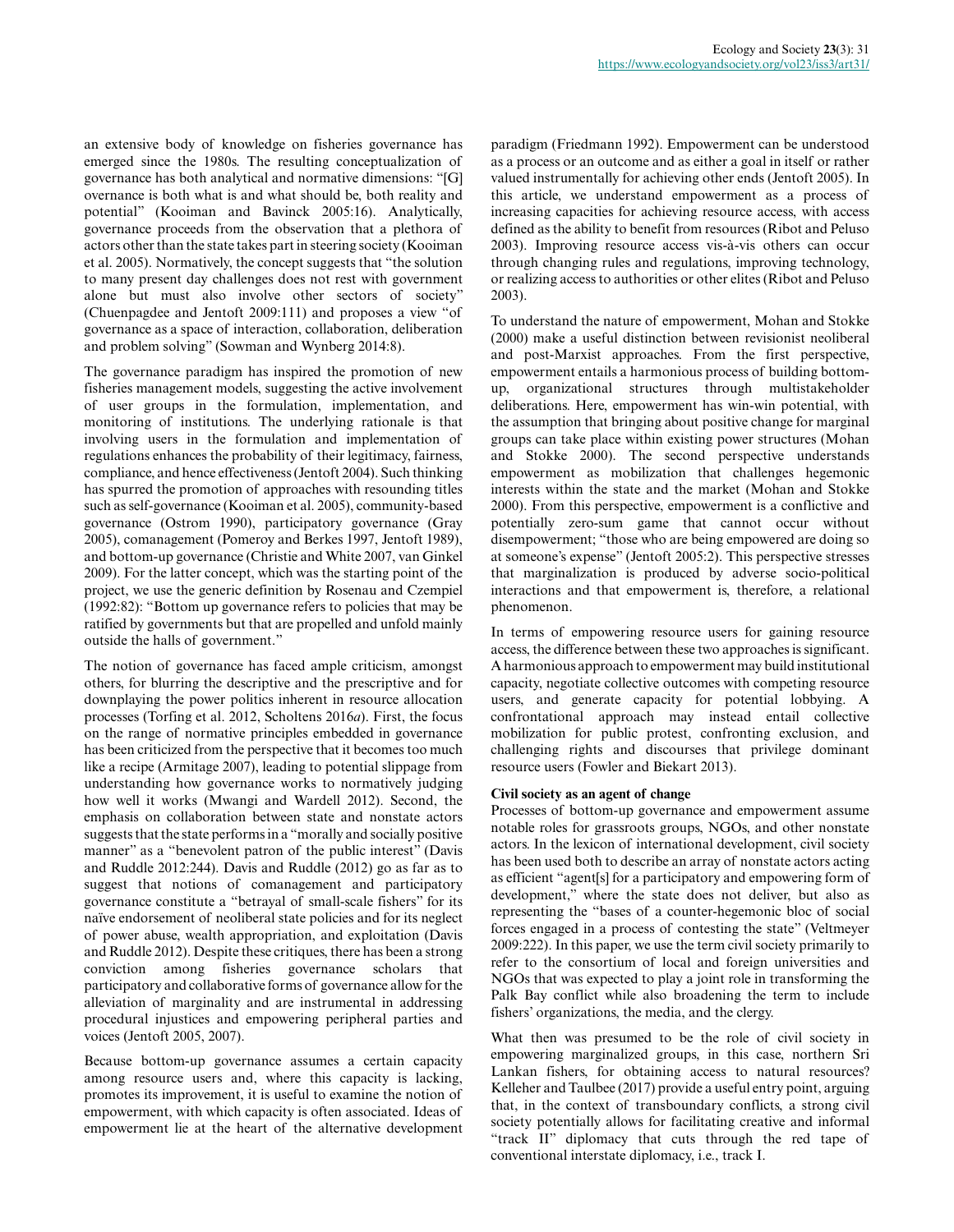*Track II offers a 'bottom up' … approach in contrast to the top down, mediated solutions often touted in the past. In this process, NGOs who have become deeply embedded in societies can act as facilitators and conduits, that is as agents who make productive exchange among players possible and who provide 'ground truth' to governments and other interested parties.* (Kelleher and Taulbee 2017:83)

This approach seems to fit in the aforementioned revisionist approach.

Fowler and Biekart (2013) provide a more critical understanding of civil society in their work on civic driven change (CDC). Civic driven change entails citizen-driven approaches to social problem solving and has a strong bottom-up orientation. To this end, the authors propose empowerment through civic agency as a tool for targeting disempowering structures. Fowler and Biekart (2013) contend that the present civil society discourse has become too depoliticized to provide a framework for meaningful change. According to them, development cooperation as "currently envisaged and applied is too seldom able to support endogenous civic agency without undermining it"; development practices, therefore, require "a better and more honest appreciation of power and the limited role of outsiders" (Fowler and Biekart 2011:27). In this perspective, processes of change are not always harmonious, and civic resistance is required to challenge authority holders.

Another critique of civil society-led interventions concerns the limitations imposed by postwar and authoritarian contexts. In repressive regimes, critical civil society organizations operating outside patronage systems of the state need to be well networked to deal with the risk involved (Loveman 1998). At a more fundamental level, Paris (2004), in a critical account of international peacebuilding interventions, warns of the potentially damaging and destabilizing effects of promoting participatory forms of governance in war-torn societies in the absence of well-established domestic institutions.

In sum, in the conceptualization of bottom-up governance, empowerment, and the role of civil society, there are strains between the institutionalist perspective focusing on building more inclusive collaboration processes and a more radical perspective emphasizing the primacy of the political. We will demonstrate how these strains are not merely theoretical but may actually be encountered in practice.

## **POLITICAL CONTOURS OF THE NORTHERN SRI LANKAN FISHERS' STRUGGLE**

## **Sri Lanka's postwar anxieties**

In May 2009, Sri Lanka's armed forces' victory over the Liberation Tigers of Tamil Eezham (LTTE) marked an uncertain end to three decades of brutal civil warfare. The civil war between Sri Lanka's armed forces, answering to a Sinhalese-dominated state, and the separatist Tamil guerrilla movement LTTE, caused hundreds of thousands of casualties and massive disruption, especially of Sri Lanka's Northern Province, which borders the Palk Bay. Although the victory of government forces in 2009 provided hopes for the possibility of reconciliation, the first postwar period, which terminated with the election of a new president in January 2015, is described as one of "oppressive

stability" (Wickramasinghe 2014). The ruling coalition, capitalizing electorally on the war victory, established a nepotistic state characterized by chauvinist family rule. The military gained a new role of safeguarding regime interests and controlling public institutions, resulting in a culture of fear and impunity, in particular in Tamil-majority areas (David 2013, Kumar 2013). Meanwhile, a neoliberal growth and development agenda, financed mostly through Chinese loans, resulted in the significant physical reconstruction of war-affected regions. However, the rural economy and associated livelihoods hardly received any attention, leading to further economic marginalization and indebtedness of an already war-traumatized population in northern Sri Lanka (Kadirgamar 2013). Meanwhile, the tone of postwar, nationalist Tamil politics suppressed the possibility of public deliberation on the violent history of the LTTE and the day-to-day socioeconomic struggles of Tamils throughout the war (Hoole and Arulingam 2015).

The postwar accusations of war crimes generated a powerful UNHRC-led human rights investigation, which called upon the Sri Lankan government to initiate a thorough investigation and reconciliation process. The Sri Lankan government, however, responded defensively to what it argued to be an intrusive and hypocritical Western human rights agenda that interfered with Sri Lankan sovereign affairs. In the process, local and international NGOs in Sri Lanka received threats, counterallegations, and public embarrassments. According to Wickramasinghe (2014:408), this period was, for NGOs and citizens, a time of "total compliance or desperate revolt."

On the other side of the Palk Bay, in the neighboring Indian state of Tamil Nadu, anti-Sri Lanka rhetoric had become an important constituent of daily politics. In 2011, the Tamil Nadu Assembly even adopted a resolution declaring Sri Lanka to be an enemy state (Scholtens et al. 2013). The Central Government of India, which had a history of interference in Sri Lankan affairs (including military intervention from 1987 to 1990), pressured Sri Lanka to implement a political devolution program and voted twice in support of the UNHRC resolution against Sri Lanka. It is in this charged political context that the struggle of northern Sri Lankan fishers needs to be interpreted.

## **Layers of northern Sri Lankan fishers' marginality**

By 2014, in Sri Lanka's Northern Province, 40,000 fishers were operating approximately 12,000 small-scale fishing craft (three to six meters) in combination with a wide range of passive gear, such as gills nets and drift nets (MFARD 2015). Fishing in this region has traditionally been a caste-based occupation and is one of the major sources of livelihood, with an estimated 25% of the population of the Northern Province being dependent on the sector (for a detailed account of northern Sri Lankan fisheries, see Scholtens 2016*a*). The current predicament of the fishing population is the result of multiple interlinked processes of marginalization.

During much of the civil war, fishing in northern Sri Lanka was restricted by security forces in order to prevent LTTE guerrillas from launching attacks from fishing boats (Scholtens 2016*b*). Many fishing households were displaced multiple times, fleeing from the continuously shifting frontlines. Postwar, after restrictions were lifted and the small-scale fleet was partially rebuilt, fishing had been severely compromised by a sizeable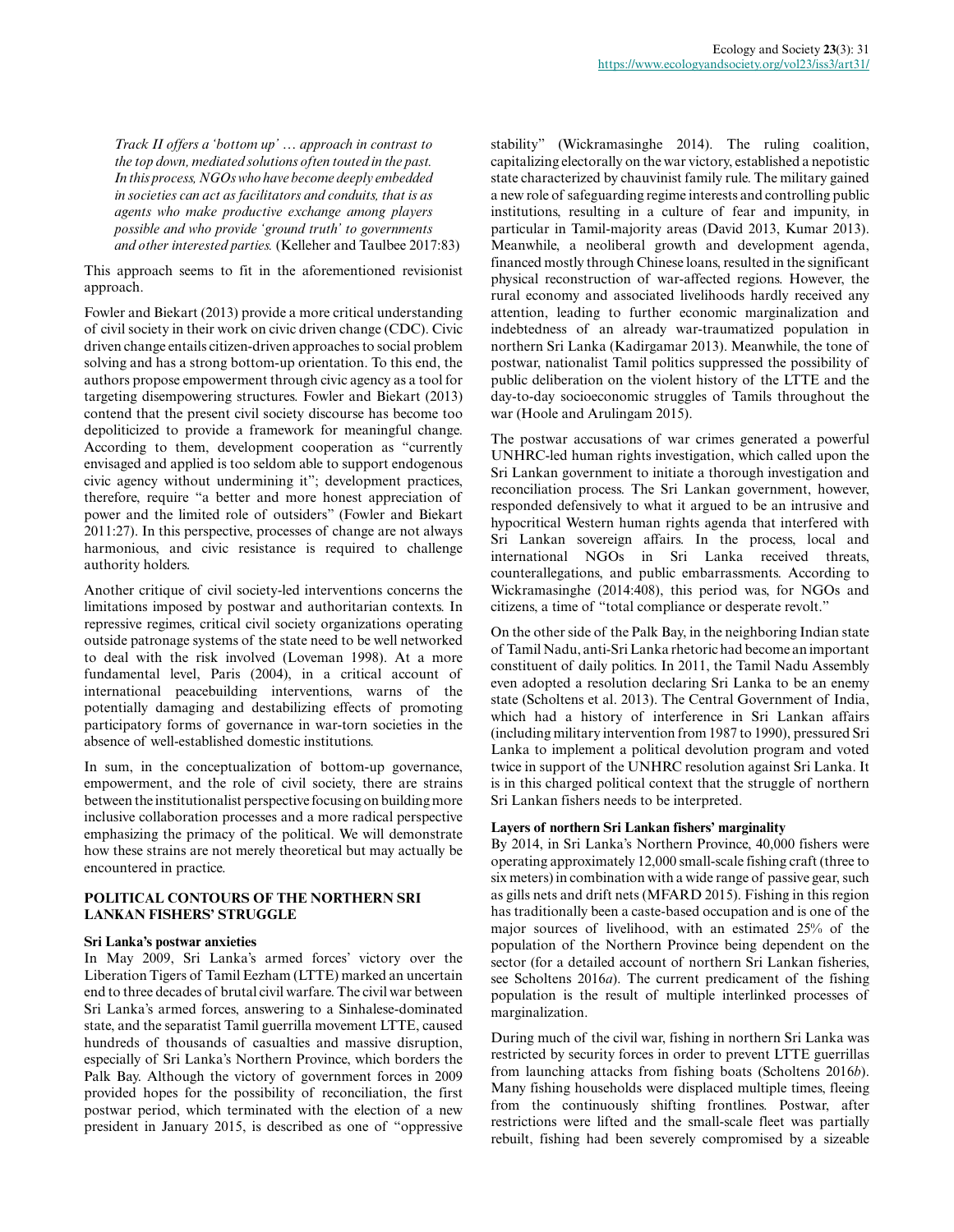Indian trawl fleet that made use of the vacuum in Sri Lankan waters to illegally frequent these rich fishing grounds (Fig. 1). The Indian fleet consisted of approximately 1500 mid-size trawlers with relatively powerful engines (< 192 hp) that completely outsized the Sri Lankan craft. Sri Lankan fishers, operating small craft and making use of passive fishing gear, had to avoid the trawlers lest they run the risk of severely damaging their nets. The trawler intrusions, therefore, resulted in not only harm to the natural habitat but also damaged fishing gear, many days of nonfishing, reduced incomes, and increased indebtedness (Scholtens et al. 2012).

**Fig. 1**. Annual observations and arrests of Tamil Nadu trawlers in Sri Lankan waters (Source: Sri Lankan Navy 2016, *unpublished data*).



Prior to the start of the civil war, the Indo-Sri Lankan International Maritime Boundary Line had been successfully negotiated, with the bilateral agreements of 1974 and 1976 and a subsequent exchange of letters between both governments stipulating that both countries have exclusive fishing rights on their respective sides of the boundary (Suryanarayan 2005, Chandrahasan 2014). Despite the evident illegality of crossboundary trawl operations, the Sri Lankan Navy's rate of arresting Indian trawl fishers was remarkably low (see Fig. 1). These Indian fishers had significant political support in Tamil Nadu, where politicians were eager to take up the plight of "their fishers" in order to capitalize on anti-Sinhala sentiments in their constituencies (Scholtens et al. 2013). Hence, whenever the Sri Lankan Navy arrested Indian trawl fishers, Tamil Nadu politicians framed these arrests as a continuation of Sinhalese violence against Tamils. Such arrests usually resulted in political drama in which the Sri Lankan government eventually bowed to Indian pressure, leading to the early release of the detained Indian boats and fishers (Scholtens and Bavinck 2014). Because of the limited political influence of northern Sri Lankan fishers, arrests and releases of Indian fishers were also occasionally employed by the Sri Lankan government as a pawn in its broader negotiations with India. This political imbalance, which constitutes the second layer of marginality, limited the Sri Lankan Navy to take more decisive action against boundary transgressions.

The third layer of marginality consisted of the fact that the principal Tamil political party in Sri Lanka (the Tamil National Alliance, or TNA) was reluctant to take on the cause of its fisher constituency. One reason for this reluctance is the TNA's historical bias toward the Tamil land-owning caste (Kuganathan 2014). In addition, the TNA seemed to believe that it required support from "big brother" Tamil Nadu to achieve its objectives of political devolution in Sri Lanka. Two local observers captured the resulting orphaning of northern Sri Lankan fishers, as follows:

*The criminal nature of the Indian trawler enterprise and the severe damages that it unleashed upon the resettled northern Tamil fishing communities somehow escaped Tamil nationalist attention-both here and abroad. While the Indian fishers successfully lobbied the Tamil Nadu and the central Indian governments to their aid, our fishers were bereft of political agency as both the Tamil leadership and the Sri Lankan government evaded confrontation.* (Hoole and Arulingam 2015:74)

Tamil Sri Lankan fishers were thus unable to assert their rights over adjacent waters because of a combination of technological and political marginality. It was against this background that the REINCORPFISH project commenced.

# **THE MAKING OF THE REINCORPFISH PROJECT**

#### **Actors, roles, and relations**

The REINCORPFISH project was initiated in 2010 by the second author of this paper, in collaboration with like-minded academics and activists in India and Sri Lanka, with the first author participating in the project as a PhD candidate. All participants had a history of research or activism in South Asia's fisheries sector. The project built on earlier collaborations and also created new linkages across Sri Lankan ethnic identities (Tamil and Sinhala), countries (Sri Lanka, India, and the Netherlands), civil society sectors (NGOs, universities, and the media), and academic disciplines (marine ecologists, economists, geographers, and anthropologists).

On the Sri Lankan side of the project, the consortium included a university in the Sinhala-dominated south and another in the Tamil-dominated north, a Sri Lankan NGO for which we use the pseudonym Sri Lankan Fishers Unity (SLFU), an Indian NGO with a long history of engaging with the transboundary conflict, an Indian university, and the University of Amsterdam. The SLFU's primary role was to pursue the project's action agenda in Sri Lanka. The SLFU had a history of fisher mobilization across the country and pursued a rights-based approach. It enjoyed considerable legitimacy among northern fishers, not in the least for its successful island-wide mobilization of fishers during the ceasefire period (2002–2006) to lobby for the removal of the harsh fishing restrictions. The SLFU derived its funds from various, mostly Western, donors and is closely connected with other rightsbased NGOs in the country. The Indian NGO liaised with the SLFU and with the other partners to develop an appropriate cross-country strategy. The Sri Lankan university partners undertook parts of the research of REINCORPFISH, hosted meetings and conferences on the fisheries struggle, and occasionally joined the SLFU in its advocacy activities. Later on, the consortium also developed links with local activists and journalists who helped develop a media strategy.

The University of Amsterdam team comprised the authors of this paper. The second author has a long history of studying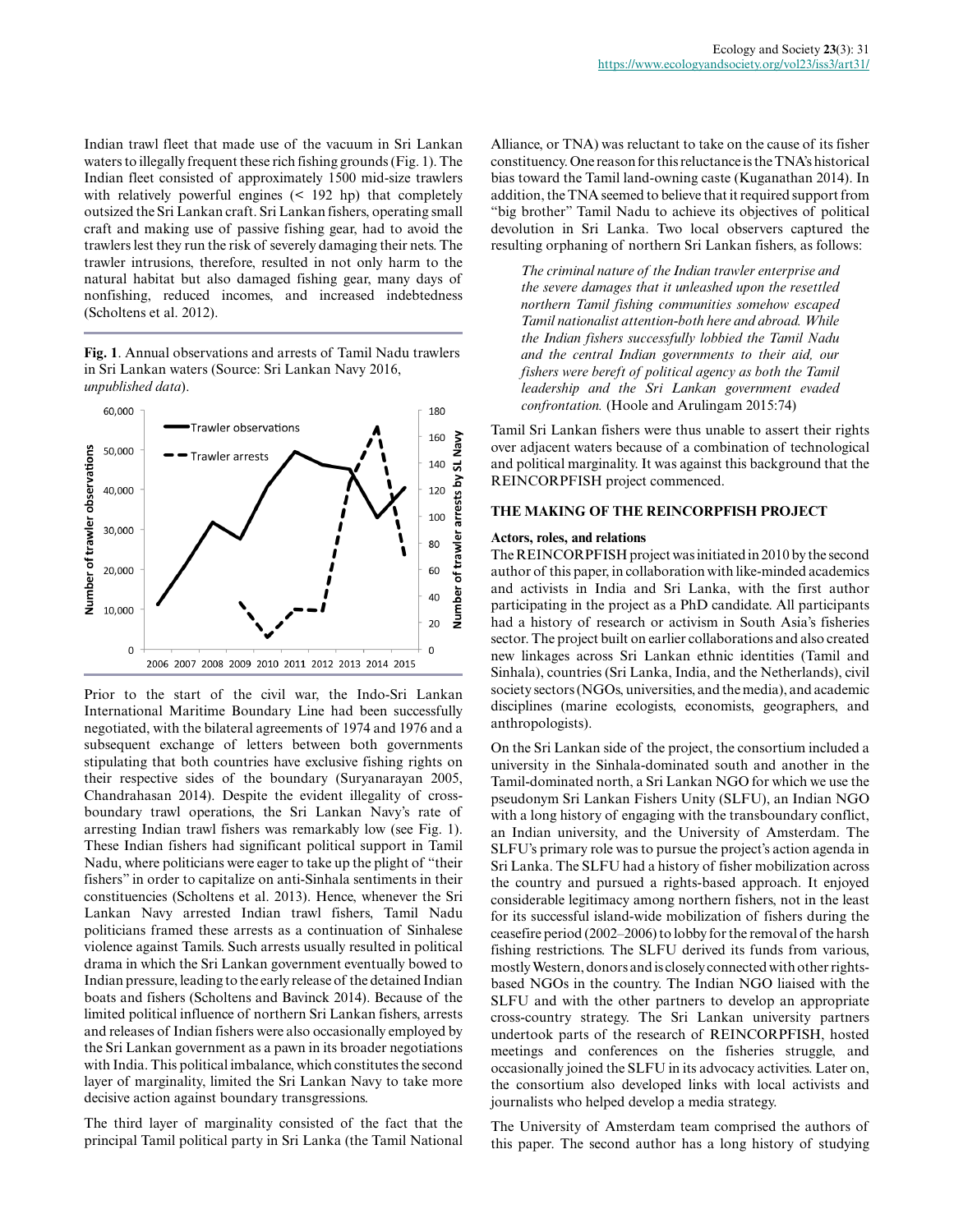| <b>Table 1.</b> Project activities and their rationales. |  |
|----------------------------------------------------------|--|
|----------------------------------------------------------|--|

| Project activities                       | What                                                                                                                                       | Rationale                                                                                                                                                        |
|------------------------------------------|--------------------------------------------------------------------------------------------------------------------------------------------|------------------------------------------------------------------------------------------------------------------------------------------------------------------|
| Transboundary fisher to fisher dialogues | Facilitate negotiation through dialogues between<br>fisher groups from Tamil Nadu and Sri Lanka.                                           | Build on commonality of (Tamil) fisher groups<br>in Sri Lanka and India and facilitate process of<br>bottom-up governance of the transboundary<br>fishing space. |
| Organizing fisher leaders                | Bring fisher leaders from different northern Sri<br>Lankan districts together in one "Alliance."                                           | Building collective intentionality among fishers is<br>crucial for raising their profile and to engage in<br>public action.                                      |
| Gaining government buy-in                | Inform, assist, and collaborate with government<br>in the development of a governance framework<br>and the resolution of fisher conflicts. | The Palk Bay fishing conflict cannot be resolved<br>without the commitment of both governments.                                                                  |
| Advocacy for fishing rights              | Organizing conference, stakeholder meetings,<br>engaging media, and sensitizing Tamil and<br>Sinhala authorities.                          | Put the fisheries conflict, and the struggle of<br>north Sri Lankan fishers therein, higher on the<br>societal and political agenda.                             |

Indian and Sri Lankan fisheries (e.g., Bavinck 2001, Bavinck 2005). As the project coordinator, he was responsible for adjusting plans and keeping the project on an even keel. The first author conducted 13 months of mixed methods fieldwork from 2011 to 2013, primarily in Jaffna District, which included three sets of activities with relevance to this paper. First, by spending one month in each of the three selected villages, he studied the impacts of the Indian trawler activities and the functioning of local fisher organizations. Second, he engaged extensively with the village and district fisher leaders (83 open interviews), joining their meetings at the village, district, and national levels whenever possible (16 district and national meetings). Finally, he regularly interacted with the SLFU by joining their meetings with fisher leaders. The first author thus had a double role of conducting research while simultaneously participating in the project's action agenda. This double role entailed a balancing act inherent in action research. In order to maintain impartial opportunity to discuss the project with fisher leaders, he tried to maintain some distance from the SLFU, for example, by avoiding taking on the role of intermediary between fisher leaders and the SLFU.

In the given geopolitical and postwar context, the positionality of the two authors as white Europeans was also not trivial, and implied being typically subjected to framings like "the NGO man potentially bringing in resources," or the "human rights activist focused on revealing war crimes to the international community." Both views obviously influenced our access to fishers and authorities and generated various suspicions, thus requiring continuous explanations of our positions and interests.

## **REINCORPFISH rationale**

Although the consortium partners had diverse backgrounds, motives, and aspirations, they shared two points of departure. First, the governance of the Palk Bay fisheries was in a crisis, and an effective and fair governance and conflict transformation process could only be achieved through the active involvement of fishers from both sides. Second, after decades of war, northern Sri Lankan fishers occupied marginal positions vis-à-vis Tamil Nadu trawler fishers and their respective governments and because of the asymmetrical nature of the prevailing conflict, they required special support. The project imperative was, therefore, "to develop a common governance framework between parties … confirming the rights and responsibilities of small-scale fishing populations" (REINCORPFISH 2010, *unpublished report*).

Although the Indian partners in REINCORPFISH focused on understanding the logic of transboundary trawl fishing and ultimately bringing this sector under control, the Sri Lankan partners concentrated on promoting the collective agency of small-scale fishers in the Northern Province. Over the course of its five-year duration, in addition to supportive research, the project engaged in four types of activity (see Table 1 and Fig. 2).

## **THE PROJECT IN PRACTICE: RATIONALE CONFRONTED**

#### **Indo-Sri Lankan fisher dialogues**

It was assumed that, because Tamil Nadu and northern Sri Lankan fishers share a language, a profession, and an ethnopolitical identity, there would be fertile ground for dialogue. Finding its feet in the postwar setting, REINCORPFISH, by means of the SLFU and the Indian NGO, supported a new set of dialogue meetings that occurred in 2010 (Stephen et al. 2013), an initiative that was met with cautious support from both governments. On this occasion, the two groups of fishers reached what looked like a promising agreement, stipulating that Indian trawl fishers would terminate trawling after one year; during the transition period, trawlers would be allowed to continue fishing in a limited section of Sri Lankan waters for a total of 70 days (see Stephen et al. 2013 for details). The REINCORPFISH consortium viewed the 2010 dialogue as an upbeat start to the project.

The Sri Lankan government, however, soon made it known that it had not been "appraised of the proposals that have been agreed upon by two fishing communities […] during the Chennai meeting" and subsequently started to oppose the dialogue process. The government accused the SLFU of hand-picking LTTEaffiliated fisher delegates to suit its own political needs and of buying into the logic of "sharing waters" with India, thus undermining Sri Lanka's territorial integrity. Fisher leaders in northern Sri Lanka subsequently reported that they were warned to no longer deal with the SLFU, and the Ministry of Fisheries announced that, because the transboundary fishing conflict was an issue for the two governments to solve, there would be no more bilateral fisher dialogues and no role for third party involvement.

The ferocity of the governmental backlash had several causes. First, during the dialogue visit to Tamil Nadu, some Tamil Sri Lankan delegates capitalized on the presence of an eager Tamil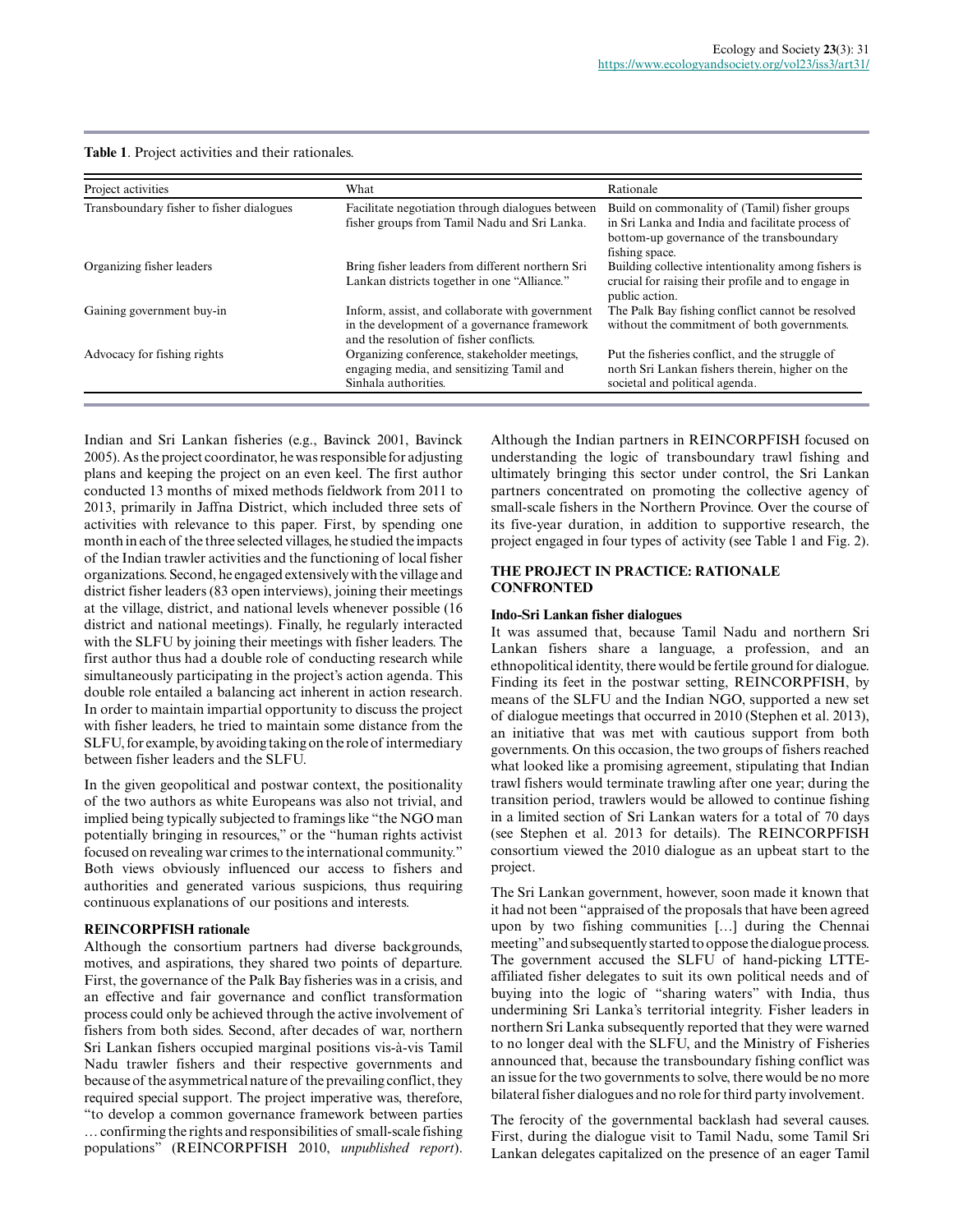

**Fig. 2**. REINCORPFISH's suggested pathways to facilitate transformation in the Palk Bay fisheries conflict.

audience to criticize the Sri Lankan government. Second, the backlash reflected a larger tension between Sri Lankan authorities and rights-based NGOs in Sri Lanka, among which is the SLFU, who was considered a major "troublemaker." Third, while the dialogue organizers mostly viewed the issue from a livelihood and fisheries management perspective, for the Sri Lankan government, sovereignty and security were the primary framings. In short, the promising transboundary dialogues had inadvertently flamed a range of state anxieties.

Ironically, because of the continuing stalemate over the fisheries conflict in the following years, both governments started to take their own initiatives for subsequent rounds of fisher dialogue. In 2011, the Sri Lankan government hosted a meeting between fishers from both sides, which was primarily used to reprimand Tamil Nadu trawler owners, and left no scope for negotiation. The political establishment in Tamil Nadu subsequently blocked any further fisher dialogues, from which it felt that it had little to gain (Sathya Moorthy 2013). When the Sri Lankan government significantly increased the number and duration of trawler arrests in 2013 (Scholtens 2015), Tamil Nadu fishers started to push for new negotiations through a hunger strike, leading to two new dialogue meetings in 2014 (Table 2). Although these dialogues did not lead to any concrete agreement, they were strategic in the sense that they exposed the uncomfortable reality to Indian and Tamil media that Tamil Nadu trawlers were causing major harm to their "brothers" across Palk Bay. Although the REINCORPFISH consortium had played a key role in putting the possibility of a dialogue on the agenda, they had become mostly sidelined in these follow-up dialogues.

#### **Building the Northern Province Fisher People's Alliance**

Fisheries cooperatives have been considered as vital multipurpose institutions in Sri Lankan fisheries since the country's independence (Amarasinghe and Bavinck 2011). At the inception of the project, fisher leaders in the Northern Province spoke rather wistfully of their cooperatives, which had emerged relatively unscathed from the war but were now increasingly fragmented and rapidly losing influence. In early 2011, the SLFU brought together fisher representatives from northern Sri Lanka with the aim of founding a strong umbrella organization for representing their interests. This initiative was essentially a matter of revitalizing an old province-wide union that had existed until the 1990s but collapsed during the war. The participants in this meeting, although divided by political affiliation, caste, district of origin, and fishing gear, concurred, believing that such an organization would potentially increase their influence. At the end of the meeting, the newly formed Northern Province Fisher People's Alliance (henceforth "the Alliance") presented itself to the press and handed over a petition to push for the cessation of trawling to the Indian High Commission in Colombo.

During subsequent years, the Alliance, which was generally facilitated by the SLFU, held meetings that led to the formulation of a constitution and several letters and petitions to Indian and Sri Lankan authorities. Yet, its leaders were obviously dragging their feet, ignoring the SLFU's suggestion to formalize the organization and take charge, postponing meetings and canceling planned demonstrations.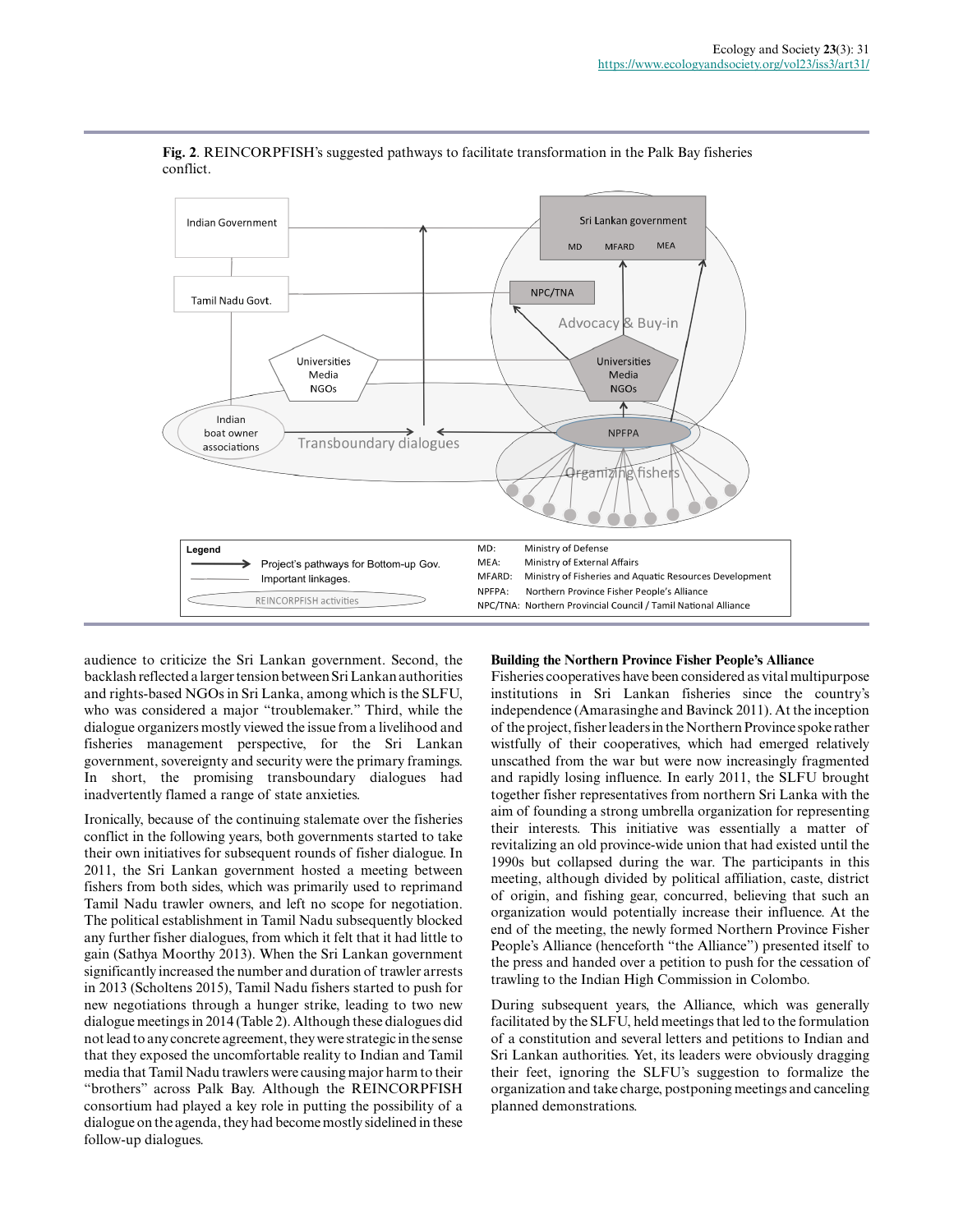| Date/location                     | Organization                                                           | Outcome                                                                                                                                                                                  |
|-----------------------------------|------------------------------------------------------------------------|------------------------------------------------------------------------------------------------------------------------------------------------------------------------------------------|
| May 2004 Mannar<br>and Colombo    | Initiated by NGOs with government observers<br>attending               | Agreement that trawling is harmful and has eventually to be<br>stopped. Trawlers promise to avoid fishing within three nautical<br>miles from the Sri Lankan coast.                      |
| August 2010 Ramnad<br>and Chennai | Initiated by REINCORPFISH with<br>encouragement from both governments. | Trawling in Sri Lankan waters will be stopped in one year. In the<br>interim period, 70 days are stipulated when trawlers can cross<br>the border. Governments do not endorse agreement. |
| March 2011                        | Sri Lankan government invites fisher                                   | Only preliminary discussions in tense environment. Were to be                                                                                                                            |
| Colombo                           | representatives from both countries for a<br>meeting.                  | followed up by a meeting in Chennai, which did not materialize.                                                                                                                          |
| January 2014                      | Fisheries ministries take charge, after much                           | Sri Lankan fishers frame the conflict as a livelihood issue. Indian                                                                                                                      |
| Chennai                           | pressure on Tamil Nadu.                                                | fishers promise not to cross over for a one month period as<br>goodwill measure.                                                                                                         |
| June 2014                         | Fisheries ministries take charge.                                      | Tamil Nadu fishers ask for more time to stop trawling. Sri                                                                                                                               |
| Colombo                           |                                                                        | Lanka fishers harden their stand and do not wish to give more<br>time to Tamil Nadu fishers.                                                                                             |

**Table 2**. Overview of fisher-to-fisher dialogues in the period 2004–2014.

There are four reasons why the Alliance was unable and unwilling to act as the mouthpiece of northern Sri Lankan fishermen. The first reason was that of political interference. The Alliance was built on the institutional logic of the fisheries cooperative system and had drawn its institutional membership from the Fisheries Cooperative Unions of the Northern Province. Yet in this postwar period, the cooperative societies were increasingly undermined (see Scholtens 2016*b*). Thus, the Ministry of Fisheries, for reasons of its own, set up a new fisher organization in parallel with the cooperatives: the Rural Fisheries Organizations. The leaders of these new organizations enjoyed patronage from the Fisheries Ministry and effectively pushed the cooperative fisher leaders aside. The parallel organizational structures that thus came about created considerable friction and divisions within the fisher leadership. In addition, local politicians directly interfered in the 2012 elections of the Fisheries Cooperative Unions in the Northern Province, ensuring that their own men attained office. Arguing that this new group of cooperative officers rose only through political patronage, the Alliance leadership refused to include them in their organization. This act furthered the Alliance's oppositional identity while simultaneously reducing its linkage with the cooperative system.

The second reason was an emerging leadership crisis. The elderly fisher leader who initially assumed the chair position and enjoyed wide respect had passed away, leaving disagreements about who might replace him. The men who took over lacked the legitimacy of the erstwhile president, with fishers cynically remarking that the Alliance's primary reason of existence was to provide leadership positions to those who had just lost their positions in the cooperative elections. Thus, in Alliance meetings, most attention was devoted to contentious internal matters, such as local gear conflicts, local trawler operations, and privileges of fishers from southern Sri Lanka. In addition, in reflection of previous tensions, fisher leaders from Mannar District argued that the leadership from Jaffna District was arrogant and too frequently operated single-handedly. The leadership crisis reached its climax in mid-2014 when the Alliance's president was allegedly forced by the authorities to publicly speak out against plans for a major demonstration in Jaffna that would involve fisher groups from the entire country.

The third issue was the marginalization of the SLFU itself. In the face of a regime that is intensely suspicious of NGOs and collective action, and in possession of a ubiquitous military and intelligence apparatus to instill fear, both the Alliance and the SLFU had limited maneuvering space. Fishers were well aware that organizations like the SLFU, especially when it was operating in the north, were closely monitored by the Central Intelligence Directorate and that any protest against the government would be easily framed as a Western conspiracy (e.g., BBC Sinhala 2012). Thus, the SLFU repeatedly urged the Alliance to assert itself, hold demonstrations and demand attention for the northern fishers' situation. Fisher leaders would typically nod in response and sometimes plan demonstrations, but these were then called off a few days in advance. Rumors were also spread through the newspapers that the SLFU was using the northern fishers as pawns for the purpose of securing donor funding. The SLFU's precarious position in the country peaked in February 2012 when the government was quick to accuse the SLFU of organizing a protest against a fuel hike, which eventually forced the SLFU's director to flee the country. For fisher leaders, this situation created difficult dilemmas, as is brought out in the following statement:

*We have to achieve our goals not through opposition but by going with the politics. But we need something strong to hold on [to] and to climb up. Some army commander or whatever, it has to be a Sinhalese. We don't want to oppose anyone; we just want our problem solved. We have to reach out to the government. Going against the government is useless, that is the position of our country now, especially here in the north. This is the problem with [the SLFU's] approach. … The thing is that their approach works very well in the south and they are doing very important work, but this way doesn't work in the north. When we go to jail, nobody will look after us. Here, there is no use of demonstrating against the government. That's why we didn't want to do any of those demonstrations suggested by them. But we also need the SLFU. They are important to get the different [northern] districts together. … We are also just tired of going against the government. We have tried it with arms for 30 years.* (Fisher leader from Jaffna District, 10 Nov. 2012)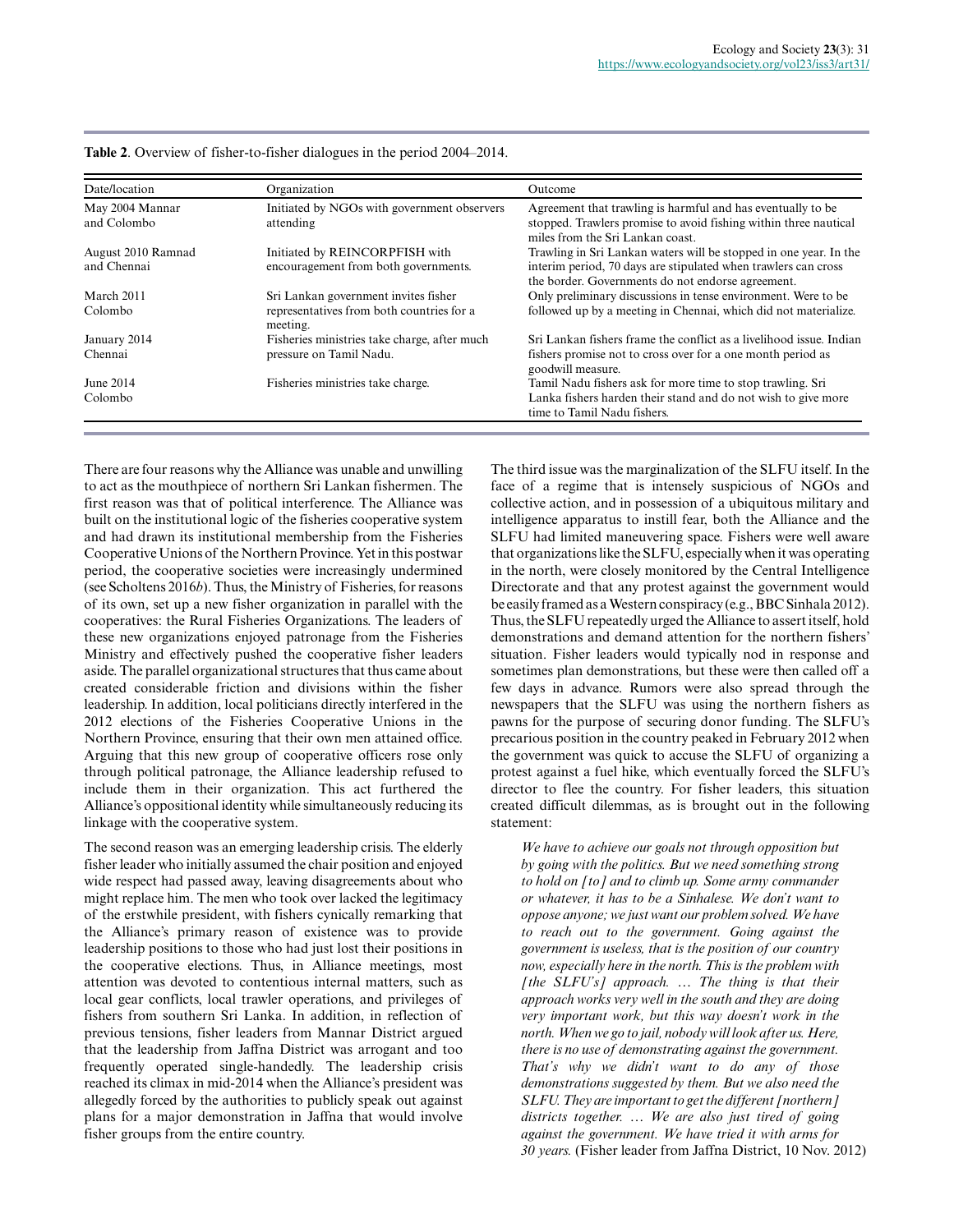Fourth, there was the problem of the SLFU's broader agenda. Rather than confining itself to the issue of Indian trawler intrusion, the SLFU aimed to take on a wider range of issues faced by northern fishers. This agenda meant that the SLFU also mobilized around politically sensitive issues of concern to fishers such as land dispossessions, "High Security Zones," the plight of internally displaced persons, and the military patronage of Sinhala migrant fishers. This multi-issue based approach created strategic difficulties. For instance, when building momentum against Indian trawlers, one inevitably requires support from the Sri Lankan government. Yet, mobilizing around issues related to militarization and citizenship implies confrontation with the Sri Lankan government and is typically considered as requiring Indian support. The politics of navigating alliances and opponents, as came out in the multiplicity of the SLFU's agenda, created further internal strife and demobilization among the fisher leadership. In sum, the combination of political interference, militarization, internal strife, suspicion, and the lack of single focus around which to build a movement made it virtually impossible for the Alliance to flourish.

#### **Achieving government buy-in**

The consortium, taking the side of the northern Sri Lankan fishers and confronting the Indian trawl fishers without focusing on ethnic discrimination or human rights discourses that have dominated most international involvement in Sri Lanka, initially assumed that collaboration with the Sri Lankan state would be relatively easy. However, this assumption soon proved to be incorrect for reasons that have already been touched upon. The political sensitivity of the project was already apparent during the preparations for the first project workshop, which was hosted by the University of Jaffna in January 2011. Indications were a police inquiry into possible LTTE-connections of the Sinhala academic representing the University of Ruhuna and a letter from the Sri Lankan High Commission in New Delhi pointing out the risks of having Indian participants present.

Despite many efforts from the project side and the Netherlands embassy to introduce the project coordinator to the Minister of Fisheries and, in the words of a high Dutch official, "overcome the anxieties generally caused by this kind of project," such a meeting was never realized. Instead, tensions increased after the SLFU director, having received undefined threats to his life, fled the country and the Netherlands Organization for Scientific Research (NWO) requested the Minister of Fisheries to ensure his safety. The academic representing the University of Ruhuna was subsequently blacklisted, and Ministry officials were denied permission by their superiors to attend the two conferences that were initiated by the project on the Palk Bay fishing conflict. As a result, almost no interaction came about between the government and the project at an official level. The reasons for this condition are complex and still partly obscure. Several external factors seem to have played an important role, however, including (1) The postwar government's antagonism toward Western interference in its affairs, fed by events at the UNHRC council meetings in Geneva; (2) the postwar government's antipathy toward all NGO activity and the fisheries Minister's personal dislike of the SLFU; and (3) fear of a resurrection of Tamil guerrilla activity and suspicion of all project activities in the Northern Province, particularly if the activities had an Indian component. These factors were largely external to the project's

strategy, as is suggested by the fact that they partly dissipated with the change of government in 2015 (which is beyond the scope of this paper). The difficulties faced, however, resulted in a revision of the project's strategy, placing more emphasis on advocacy.

#### **Advocating fisher rights**

To create awareness for the plight of northern Sri Lankan fishers among a broader Sri Lankan audience, both the universities and the SLFU tried to organize workshops and seminars in the north and the south of the country and to inform and engage Sri Lankan and Indian media. The hope was that such pressure would encourage the Sri Lankan government to act more assertively toward India on the fisheries issue, which otherwise figured too easily as a pawn in bilateral negotiations.

The advocacy program sought to reveal the injustices experienced by northern Sri Lankan fishers, which required confronting a powerful set of dominant discourses. These included the following: (1) In Tamil Nadu, trawl fishers are seen as the main victims in the conflict because of their arrests by the Sri Lankan Navy; (2) From a Sinhalese nationalist perspective, the main problem is a patronizing India interfering in national affairs and breaching its sovereignty; and (3) From a Sri Lankan Tamil nationalist perspective, any challenge to the Tamil people is the result of oppression by the Sri Lankan government.

The anxieties surrounding the organizing of a national advocacy workshop on the trawl issue at the northern university illustrate the power of these discourses. First, as a local professor argued in March 2012, the upcoming UNHRC voting round ensured that Sri Lanka was in the international spotlight; the northern university should, therefore, be reluctant to provide the government any opportunity to internationally show off in a "reconciliatory" light. Second, the professor argued that the university staff would also likely be suspicious of such a northsouth bridging workshop, as speaking out against trawlers would imply confronting Tamil Nadu, which was found unacceptable in the days close to the UNHRC voting; the Tamils on both sides of the Palk Bay rather had to form a single front. Third, the internal division among fisher leaders posed dilemmas. Not only was it impossible to get all of the relevant leaders to a meeting of this kind, internal disagreements that might be voiced before government officials would cause unwanted embarrassment. Fourth, it was feared that the meeting would attract attention from intelligence agencies and government-affiliated politicians, effectively securitizing the meeting and potentially bringing the military to the university campus. Fifth, fishers felt that the castebased arrogance of most university staff, or any other elite, for that matter, toward fishers made it unlikely that such a meeting bore any real relevance for them.

Hence, fisher leaders, clergy, and university staff all hesitated to endorse such an advocacy meeting, not only knowing that one misstep could compromise their positions or lead to some form of retaliation but also feeling that chances for success were limited. This attitude may also be associated with a larger postwar socialpsychological lethargy in Jaffna (Somasundaram and Sivayokan 2013).

Meanwhile, the SLFU, aiming to build a national fisher movement, organized meetings throughout Sri Lanka, providing fishers from various parts of the country a platform for speaking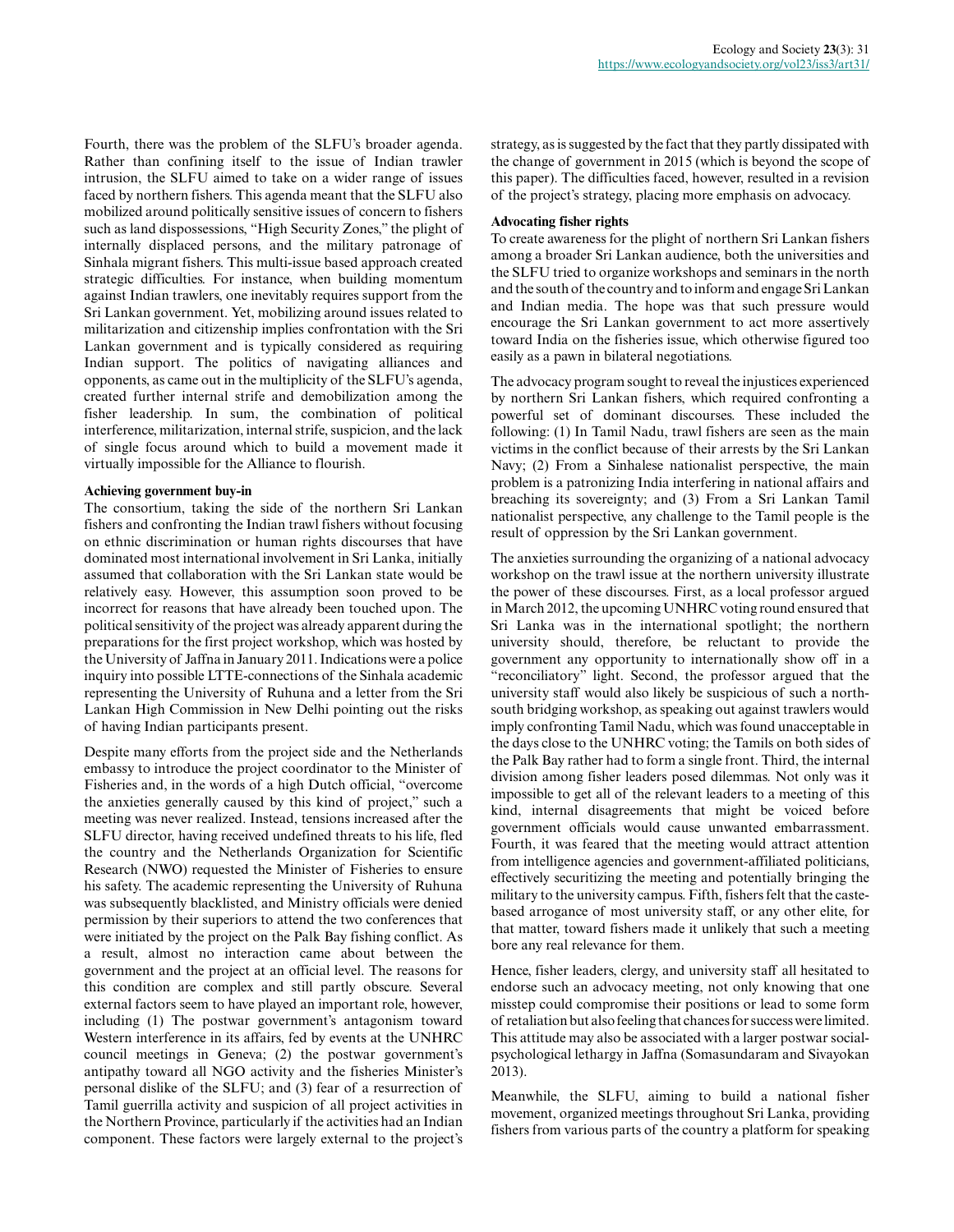**Table 3**. Project activities and obstacles faced.

|                                | Element of bottom-up governance                                                                   | Element of empowerment                                                                   | Obstacles                                                                                                                                                                   |
|--------------------------------|---------------------------------------------------------------------------------------------------|------------------------------------------------------------------------------------------|-----------------------------------------------------------------------------------------------------------------------------------------------------------------------------|
| <b>Transboundary Dialogues</b> | Start with fishers in proposing rules<br>and norms.                                               | Negotiating collective outcomes,<br>building linking capital                             | Suspicion by Sri Lankan<br>government:<br>Governments' unwillingness to back<br>up;<br>Tamil Nadu fishers' lobby too<br>powerful:<br>Entanglement in bilateral politics.    |
| Alliance building              | Build institutional capacity for<br>fishers as precondition for self- and/<br>or comanagement.    | Creating a shared vocabulary,<br>asserting rights, and associating for<br>public action. | Internal frictions on strategy;<br>Political interference and inability to<br>align with patronage networks;<br>Postwar suppression of<br>mobilization;<br>SLFU repression. |
| Government buy-in              | Achieve recognition of the<br>problems' urgency and the need to<br>involve fishers in a solution. | Striving to bring the Alliance into<br>the negotiating process                           | Unwillingness of the Sri Lankan<br>government to engage with NGOs;<br>Suspicion toward project's motives;<br>Negative path dependency.                                      |
| Advocacy                       | Support fishers in voicing concerns.                                                              | Challenging discourses and<br>mobilizing support.                                        | Unbridgeable ethnic divide;<br>Lack of political space for<br>engagement;<br>Resistance from Tamil nationalist<br>agendas.                                                  |

out. Although in the north these meetings were always surrounded by security tensions, organizing meetings in Colombo proved more feasible. In February 2013, the SLFU organized a large meeting for fishers in Colombo, also attended by academics from various universities, politicians, and clergy. Later, with the buy-in from five Sri Lankan universities, the consortium organized a Palk Bay fisheries conference in the capital in 2014, providing renewed momentum. These meetings were arguably significant in terms of sensitizing new audiences to the fisheries struggle and enticed journalists to dive into and report on the livelihood challenges faced by northern Sri Lankan fishers. Press coverage on northern fisheries considerably increased over time, both in quality and quantity.

Finally, a major advocacy challenge was to break the silence of the Tamil elite, in particular, the Northern Provincial Council and the TNA. One TNA politician remarked:

*Though New Delhi has been committed to our cause, we need Jayalalitha [Chief Minister Tamil Nadu] to pressurize New Delhi periodically. We know that the Tamil Nadu fishers are at fault, but we cannot afford to antagonize Tamil Nadu, which has backed us for so long.* (Srinivasan 2014:3)

Many fishers privately complained about the elitist nature of the TNA, yet felt that a full-fledged advocacy to embarrass the TNA was not desired in order to keep up the appearance of a united Tamil front against Colombo.

## **Reincorporating the excluded?**

Although this article is not intended as a project evaluation, we cannot avoid the question of whether the consortium succeeded in helping northern Sri Lankan fishers improve their access to fish resources. Convincing outcomes are limited because, by the end of the project in 2016, Tamil Nadu trawl fishers still had a relatively free run in Sri Lankan waters. Table 3 summarizes the various strategies employed by the project and the various obstacles it confronted.

Despite these obstacles and setbacks, between 2010 and 2016, a major shift occurred in the public discourse regarding the Palk Bay fisheries conflict, both in India and Sri Lanka. At the inception of the project in 2010, the Palk Bay fisheries issue in India was predominantly framed as the Sri Lankan Navy harassing Tamil Nadu fishers, so the Sri Lankan government was largely forced into a defensive position; northern Sri Lankan fishers figured nowhere in the discussion. In 2013, both the vernacular and English media in Sri Lanka and India were increasingly giving attention to the negative impacts of trawling on northern Sri Lankan fishers, and governmental authorities in the Northern Province and in Sri Lanka's capital had become more assertive about northern fishers' rights. By 2016, the negative impacts of trawlers were reluctantly acknowledged in India, and the governments of both Tamil Nadu and India had started to actually investigate options for restructuring the trawl fleet. Although attribution problems are obvious, the final, external project evaluation report concluded that the project likely made important contributions to these developments (H. Dijkhorst 2016, *unpublished report*).

## **DISCUSSION**

#### **Conflict transformation from the bottom up?**

We commenced by discussing the rationale for addressing conflicts over access to natural resources through bottom-up governance, which informed the REINCORPFISH project. The notion of bottom-up governance emphasizes the importance of creating ownership, participation, and collaboration and suggests that, without engagement from fisher organizations, there can neither be a fair and effective governance solution nor can fisher conflicts be resolved.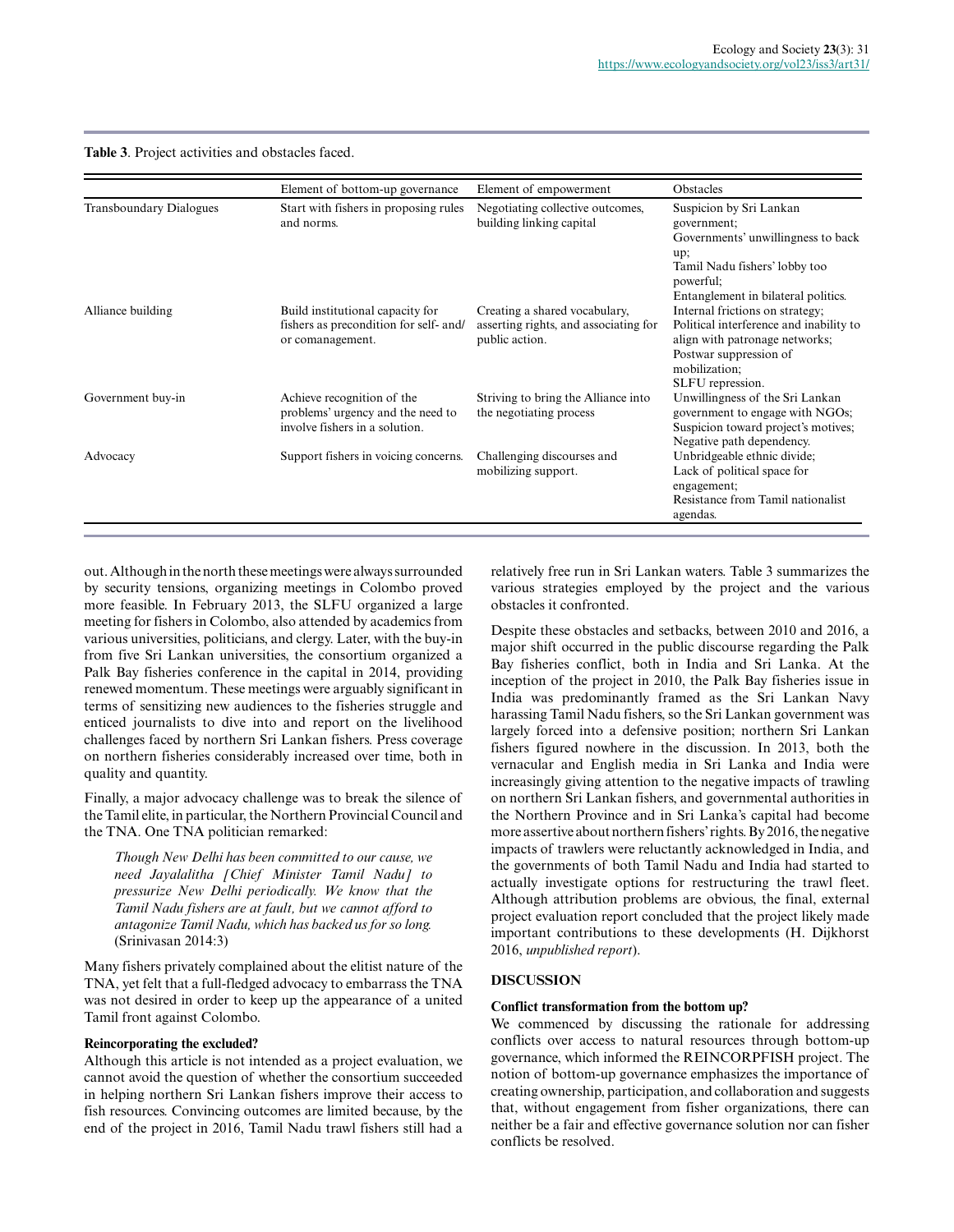In the authoritarian context of postwar Sri Lanka, several challenges emerged from this approach. First, bottom-up governance suggests that user groups and civil society can act as initiators of change, with the state being at the receiving end. In our case study, this normative notion was defied by evidence of an extremely assertive government that was unreceptive, if not outright antagonistic, to civic agency. Although fishing practices of nearshore fisheries typically attract little governmental attention, in the transnational setting of the Palk Bay, fisheries were closely entangled with the Sri Lankan state's concerns of security and sovereignty. These concerns also made the government reluctant to endorse a form of track II diplomacy.

Second, the postwar context and prevailing ethnic tensions ensured strong state control over any activity in northern Sri Lanka. Although the international members of the consortium had expected a certain level of power politics, they had not anticipated such intense levels of suspicion and political interference. In the prevailing context, there was very little space for bottom-up engagement unless it was conducted under the patronage of cabinet-level politicians, military, or other authorities, rendering notions of collaborative interaction and participation rather elusive. In arriving at this conclusion, we do not wish to suggest, however, that bottom-up governance is, in general, an inoperable strategy, and neither does it disprove the assumption that effective governance starts with fisher involvement. However, these normative predispositions are of little help to understand why such ideals are so difficult to accomplish in practice.

## **Empowerment: between collaboration and confrontation**

Our conceptual discussion highlighted two contrasting approaches to empowerment. In the context of REINCORPFISH, controversy manifested itself both in terms of how and in relation to whom fishers were supposed to be empowered. For the SLFU, the project's goals implied the creation of a social movement of fishers who would fight for their legitimate rights. With both Indian trawlers and the government compromising these rights, this approach implied confrontations with Indian fishers, their political supporters, and the Sri Lankan authorities. For others, however, the project meant engaging fishers in creating a step-bystep collaborative negotiation process both with Indian fishers and the Sri Lankan authorities.

Some project partners and fisher leaders were of the opinion that the SLFU's confrontational approach was counterproductive. The fisher leader's statement mentioned above illustrates that bottom-up processes of empowerment can expose or deepen existing vulnerabilities. Under authoritarian conditions, NGOs are often not in the position to protect their "subjects" when the going gets rough, leading to potentially risky situations. As a result of the government's outright suppression of the SLFU, not only did the Alliance become marginalized, but also university partners' access to state officials also became blocked, thus impeding a more negotiated approach.

In terms of a constructive approach, however, it proved impossible to simultaneously create a dialogue with the Sri Lankan government and the trawl fishers from Tamil Nadu: The project's efforts to facilitate bilateral fisher dialogues were, after all, met with the greatest suspicion by the Sri Lankan government. Although an approach of working constructively with all parties

toward a negotiated solution may have been sensible from the logic of a multistakeholder deliberation, in the context of domestic ethnic tension and geopolitical swagger, any form of empowerment of one actor with regard to another could only end in a political hornet's nest.

As it turned out, the REINCORPFISH interventions also drew flak from other, critical quarters in Sri Lanka. By 2015, a network of activists had emerged that criticized the project for taking too mild of an approach, i.e., dialogue, to the poaching Tamil Nadu trawl population, for not making more use of available legal options in Sri Lanka, and for its reluctance to frame trawler intrusions as an act of Illegal Unregulated and Unreported (IUU) fishing, thereby inviting international pressure. Whether these critiques hold true is irrelevant for this paper; the point we are aiming to make here is that by 2015, different parties proved to have different ideas of who had to be empowered against whom, for what purpose, and by what means.

The tensions that emerge from theory between transformative confrontational and revisionist approaches have thus been apparent in practice. In particular, simultaneously employing both approaches may work in mutually reinforcing ways but can also create notable frictions. The action research approach also made the theoretically useful dichotomy less clear-cut: efforts to carefully facilitate interaction between stakeholders did bring about some change, yet these changes were suddenly politicized and lost in suspicion; efforts to mobilize fishers in demonstrations were repressed at first, yet suddenly, interaction opened doors for negotiations and brought about a shift in problem framings.

## **Civil society as an agent of change?**

REINCORPFISH framed the conflict as an asymmetrical struggle requiring a transformation process via bottom-up governance, with civil society playing an important role as an agent of change. The above discussion suggests that there were two problems with this approach. The first issue relates to treating civil society as a singular actor rather than as comprising diverse actors and organizations with different and potentially competing interests and accountabilities. Fishing communities in northern Sri Lanka were too divided to represent a "unified fisher interest," and politicians, NGOs, concerned individuals, and academics each claimed to represent the northern fishers in their own way. Second, the project framing assumed that scientists and activists would be able to perform the role of change agent to help fisher communities in voicing and addressing their concerns. The prevailing situation in Sri Lanka, however, offered extremely little space for civil society to operate. The position of civil society visà-vis the Sri Lankan state was heavily restricted, and the opportunities to operate were too limited to assist fishers vis-àvis the Tamil Nadu trawl fishers and the Sri Lankan state. The entrenchment of the fisheries conflict in bilateral and ethnic politics and the suspicions of both governments toward thirdparty mediation in what was viewed as an internal dispute further marginalized the role of civil society actors. What our case demonstrates is that neither can space for bottom-up processes be assumed nor can the role of civil society as an agent of change.

Although this observation could easily result in cynicism, a sense of proportion is in place here. Since the two governments in question were clearly unable or unwilling to address the injustice prevailing in the Palk Bay, the project represented a strong effort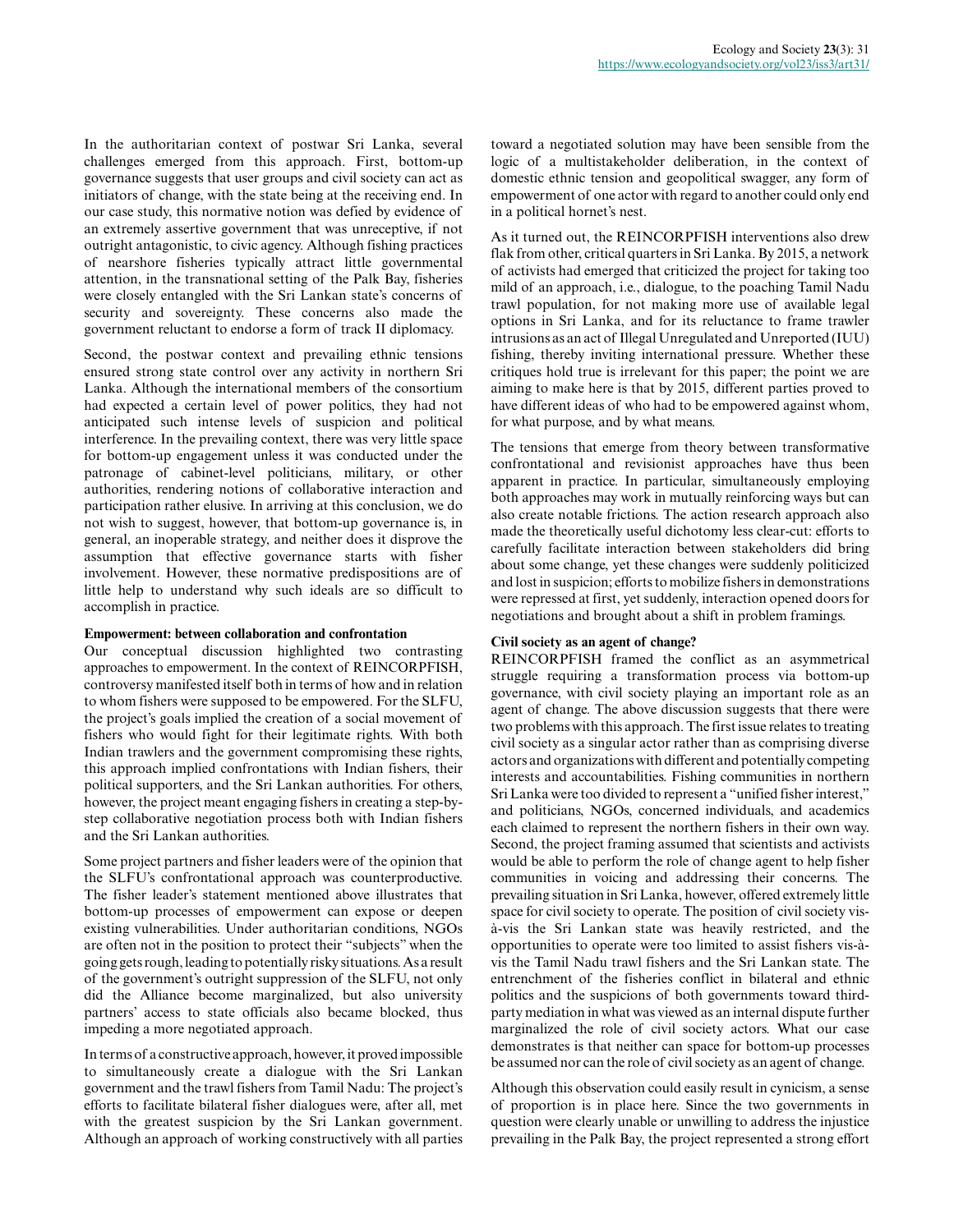to construct a collective intentionality among as many actors as possible. Despite mounting obstacles, the regular collaboration between academics, fisher leaders, clergy, journalists, and NGOs succeeded in putting the injustice suffered by northern fishers on the national public and political agenda. What the consortium may have underestimated, however, were the level of internal divisions and politics among Sri Lankan fishers and the sheer reluctance of Tamil and Sinhalese elites to confront India on the issue of transboundary fishing.

Finally, the framing of the project as a fisheries conflict implied a sectoral approach, which assumed that problems could be tackled within the domain of fisheries. This perspective was, on the one hand, logical, because the transboundary conflict was clearly about fishing rights. On the other hand, it arguably failed to foreground how northern Sri Lankan fishers' marginality resulted not only from poaching Indian trawlers but also from a broader set of relations beyond the fisheries sector. Fishers possess multiple identities, including caste, ethnicity, and nationality, each of which produces its own marginalities that cannot easily be understood through a sectoral approach. A sectoral approach, in other words, is in danger of isolating an issue from its wider contexts, ignoring the intersection of structural conditions that create marginality at various levels (Li 2007).

## **CONCLUSIONS**

We have analyzed the efforts of a project to facilitate bottom-up governance to transform a transboundary fisheries conflict in a postwar setting, and identified a range of factors affecting the potential for such transformation. The "transboundary" and "postwar" qualifications are vital in order to understand the challenges that were encountered. Transboundary resource conflicts involve two or more governments, two navies, multiple courts and ministries, and entangle fisheries with nationalist anxieties of security, sovereignty, and geopolitical power play. In the context of the REINCORPFISH project, these entanglements implied that project dynamics in Sri Lanka greatly depended upon political developments in Tamil Nadu and India and vice versa. The powerful political support enjoyed by the trawl fishers in Tamil Nadu impeded efforts to identify potentially effective paths of engagement in Sri Lanka. In addition, the political backlash against the project in Sri Lanka partly resulted from the consortium's efforts to simultaneously work in two countries.

The fact that REINCORPFISH was immediately initiated after the civil war ended also played a decisive role. The Sri Lankan state was in a victorious and militaristic frame of mind, suspicious of any internal dissent and international involvement, and the Tamil fishing population in the north was too vulnerable for collective mobilization. Postwar interventions aimed at revitalizing marginal livelihoods, especially in authoritarian contexts, thus face a double problem: constructive efforts of institutional capacity building might be distrusted for undermining the state, while efforts at mobilizing communities to challenge governmental authorities run the risk of strong repression.

This particular postwar, authoritarian, and transboundary context arguably makes for an extreme case study, which does not automatically allow for generalizing. Yet, such an extreme case

study can be particularly useful to expose limitations to concepts like bottom-up governance, which may not be easily revealed in more moderate contexts. For bottom-up engagement to work, political space is required, whether invited by the state, claimed by citizens through collective protest, or negotiated between the two parties (Baud and Nainan 2008). In the absence of such political space, actors can easily be turned against one another, community leadership can be neutralized and civil society can be squeezed. Interventions inspired by liberal notions of empowerment, comanagement, and multistakeholder deliberation may too readily assume that political space for bottom-up engagement is available, thereby endangering not only their own efforts but also the lives of the people they are actually aiming to serve.

The action research underlying this article entails an engaging self-reflection, positioning ourselves both inside and outside the intervention and thereby acting simultaneously as both subject and object of research. Through the simultaneous practice of research and action, action research allows for developing an understanding not only through research but also through action itself. In our case, transforming a fisheries conflict through action research meant working through the multiplicity of coexisting tensions (resource, ethnic, and geopolitical) that are frequently studied in isolation. The notion that conflicts have multiple dimensions challenges the inclination to work from a sectoral perspective: a transformative agenda does not allow fisheries conflicts to be separated from conflicts about ethnicity, caste, and geopolitics. In action research, reducing reality's messiness and complexity can, thus, boomerang quite easily (Mathews 2011). Yet paradoxically, acknowledging this entanglement of fisheries conflicts with historically laden ethnic and geopolitical anxieties also makes conflicts less intervenable.

The final, overarching question to be raised is how critical analysis can be combined with genuine efforts of transdisciplinary consortia to transform conflicts for the benefit of marginal groups. The rationale for such action is provided by Flyvbjerg's (2001) inquiry on "making social science matter" for which he and others propose focusing on "tension points" (Flyvbjerg et al. 2012). This implies that social scientists should study issues in which power relations "are particularly susceptible to problematization and thus to change, because they are fraught with dubious practices, contestable knowledge and potential conflict. Thus, even a small challenge - like problematization from scholars - may tip the scales and trigger change in a tension point" (Flyvbjerg et al. 2012:288). We hope that the REINCORPFISH project, despite its evident weaknesses, may have played a role of this kind.

*Responses to this article can be read online at:* [http://www.ecologyandsociety.org/issues/responses.](http://www.ecologyandsociety.org/issues/responses.php/10216) [php/10216](http://www.ecologyandsociety.org/issues/responses.php/10216)

#### **Acknowledgments:**

*We wish to thank all partners of the REINCORPFISH project and the Dutch research programme COCOON (NWO/WOTRO project W076830200) for funding this research.*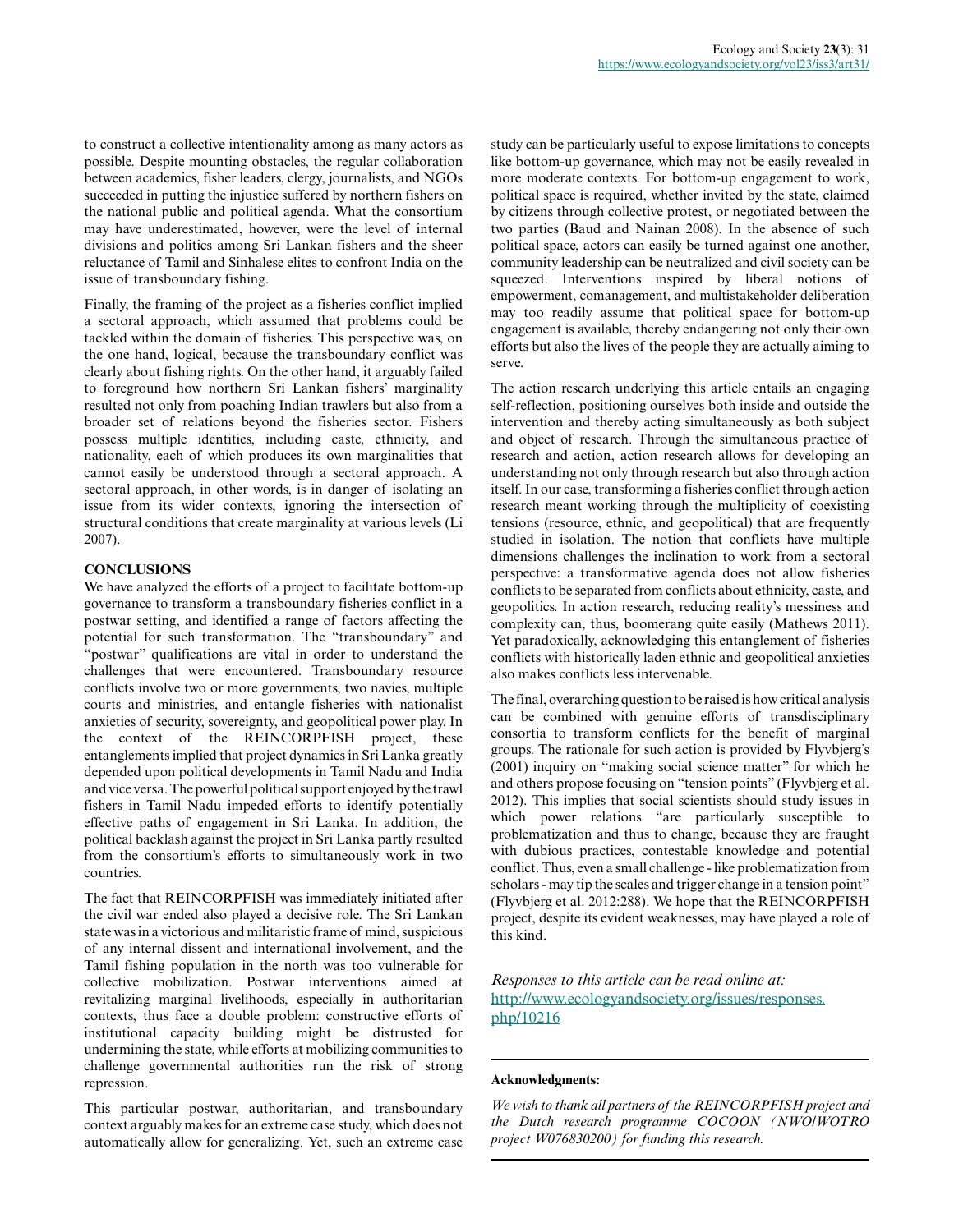#### **LITERATURE CITED**

Amarasinghe, O., and M. Bavinck. 2011. Building resilience: fisheries cooperatives in Southern Sri Lanka. Pages 383-406 *in* S. Jentoft and A. Eide, editors. *Poverty mosaics: realities and prospects in small-scale fisheries*. Springer, Dordrecht, The Netherlands. [http://dx.doi.org/10.1007/978-94-007-1582-0\\_17](http://dx.doi.org/10.1007%2F978-94-007-1582-0_17)

Armitage, D. 2007. Governance and the commons in a multi-level world. *International Journal of the Commons* 2(1):7-32. [http://dx.](http://dx.doi.org/10.18352%2Fijc.28) [doi.org/10.18352/ijc.28](http://dx.doi.org/10.18352%2Fijc.28) 

Baud, I., and N. Nainan. 2008. "Negotiated spaces" for representation in Mumbai: ward committees, advanced locality management and the politics of middle-class activism. *Environment and Urbanization* 20:483–499. [http://dx.doi.](http://dx.doi.org/10.1177/0956247808096124) [org/10.1177/0956247808096124](http://dx.doi.org/10.1177/0956247808096124)

Bavinck, M. 2001. *Marine resource management: conflict and regulation in the fisheries of the Coromandel Coast*. Sage, New Delhi, India.

Bavinck, M. 2005. Understanding fisheries conflicts in the south - a legal pluralist perspective. *Society & Natural Resources* 18 (9):805-820. [http://dx.doi.org/10.1080/08941920500205491](http://dx.doi.org/10.1080%2F08941920500205491)

BBC Sinhala. 2012. Protest against 'Western Conspiracy.' *BBC Sinhala,* 23 February. [online] URL: [http://www.bbc.com/sinhala/](http://www.bbc.com/sinhala/news/story/2012/02/120223_west_conspiracy.shtml) [news/story/2012/02/120223\\_west\\_conspiracy.shtml](http://www.bbc.com/sinhala/news/story/2012/02/120223_west_conspiracy.shtml) 

Chandrahasan, N. 2014. *Maritime boundaries in the Indian Ocean: Sri Lanka and the law of the sea*. Stamford Lake, Pannipitiya, Sri Lanka.

Christie, P., and A. T. White. 2007. Best practices for improved governance of coral reef marine protected areas. *Coral Reefs* 26 (4):1047-1056. [http://dx.doi.org/10.1007/s00338-007-0235-9](http://dx.doi.org/10.1007%2Fs00338-007-0235-9) 

Chuenpagdee, R., and S. Jentoft. 2009. Governability assessment for fisheries and coastal systems: a reality check. *Human Ecology* 37(1):109-120. [http://dx.doi.org/10.1007/s10745-008-9212-3](http://dx.doi.org/10.1007%2Fs10745-008-9212-3) 

David, K. 2013. Modalities of an emergent dictatorship. *Economic and Political Weekly* 48(7):30-33.

Davis, A., and K. Ruddle. 2012. Massaging the misery: recent approaches to fisheries governance and the betrayal of small-scale fisheries. *Human Organization* 71(3):244-254. [http://dx.doi.](http://dx.doi.org/10.17730%2Fhumo.71.3.205788362x751128) [org/10.17730/humo.71.3.205788362x751128](http://dx.doi.org/10.17730%2Fhumo.71.3.205788362x751128)

Flyvbjerg, B. 2001. *Making social science matter: why social inquiry fails and how it can succeed again*. Cambridge University Press, Cambridge, UK. [http://dx.doi.org/10.1017/CBO9780511810503](http://dx.doi.org/10.1017%2FCBO9780511810503) 

Flyvbjerg, B., T. Landman, and S. Schram. 2012. *Real social science*. Cambridge University Press, Cambridge, UK. [http://dx.](http://dx.doi.org/10.1017%2FCBO9780511719912) [doi.org/10.1017/CBO9780511719912](http://dx.doi.org/10.1017%2FCBO9780511719912) 

Fowler, A., and K. Biekart. 2013. Relocating civil society in a politics of civic-driven change. *Development Policy Review* 31 (4):463-483. [http://dx.doi.org/10.1111/dpr.12015](http://dx.doi.org/10.1111%2Fdpr.12015) 

Frerks, G., T. Dietz, and P. van der Zaag. 2014. Conflict and cooperation on natural resources: justifying the CoCooN programme. Pages 13-34 *in* M. Bavinck, L. Pelligrini, and E. Mosterd, editors. *Conflicts over natural resources in the Global South: conceptual approaches*. CRC, Boca Raton, Florida, USA.

Friedmann, J. 1992. *Empowerment, the politics of alternative development*. Blackwell, Oxford, UK.

Gray, T. S. 2005. *Participation in fisheries governance*. Springer, Dordrecht, The Netherlands. [http://dx.doi.org/10.1007/1-4020-3778-3](http://dx.doi.org/10.1007%2F1-4020-3778-3) 

Hoole, E., and S. Arulingam. 2015. Beyond Tamil nationalism. *Samakalam,* 01 August.

Jentoft, S. 1989. Fisheries co-management: delegating government responsibility to fishermen's organizations. *Marine Policy* 13(2):137-154. [http://dx.doi.org/10.1016/0308-597X\(89\)](http://dx.doi.org/10.1016%2F0308-597X%2889%2990004-3) [90004-3](http://dx.doi.org/10.1016%2F0308-597X%2889%2990004-3) 

Jentoft, S. 2004. The community in fisheries management: challenges, opportunities and risks. Page 93-129. *in* B. Hersoug, S. Jentoft, and P. Degnbol, editors. *Fisheries development: the institutional challenge*. Eburon, Delft, The Netherlands.

Jentoft, S. 2005. Fisheries co-management as empowerment. *Marine Policy* 29(1):1-7. [http://dx.doi.org/10.1016/j.marpol.2004.01.003](http://dx.doi.org/10.1016%2Fj.marpol.2004.01.003)

Jentoft, S. 2007. In the power of power: the understated aspect of fisheries and coastal management. *Human Organization* 66 (4):426-437. [http://dx.doi.org/10.17730/humo.66.4.a836621h2k5x46m2](http://dx.doi.org/10.17730%2Fhumo.66.4.a836621h2k5x46m2) 

Kadirgamar, A. 2013. The question of militarisation in post-war Sri Lanka. *Economic Political Weekly* XLVIII(No 7):42-46.

Kelleher, A., and J. L. Taulbee. 2017. Building peace Norwegian style: studies in track I1/2 diplomacy. Pages 69-84 *in* H. F. Carey, editor. *Subcontracting peace: the challenges of NGO peacebuilding.* Routledge, London, UK.

Kooiman, J., and M. Bavinck. 2005. The governance perspective. Pages 11-24 *in* J. Kooiman, M. Bavinck, S. Jentolft, and R. Pullin, editors. *Fish for life: interactive governance for fisheries*. Amsterdam University Press, Amsterdam, The Netherlands. [http://dx.doi.org/10.5117/9789053566862](http://dx.doi.org/10.5117%2F9789053566862) 

Kooiman, J., S. Jentoft, R. Pullin, and M. Bavinck, editors. 2005. *Fish for life: interactive governance of fisheries and aquaculture*. Amsterdam University Press, Amsterdam, The Netherlands. <http://dx.doi.org/10.5117/9789053566862>

Kuganathan, P. 2014. Social stratification in Jaffna: a survey of recent research on caste. *Sociology Compass* 8(1):78-88. [http://dx.](http://dx.doi.org/10.1111%2Fsoc4.12101) [doi.org/10.1111/soc4.12101](http://dx.doi.org/10.1111%2Fsoc4.12101) 

Kumar, S. 2013. The military expansion into education. *Economic and Political Weekly* XLVIII(7).

Li, T. M. 2007. *The will to improve: governmentality, development, and the practice of politics.* Duke University Press, Durham, North Carolina, USA. [http://dx.doi.org/10.1215/9780822389781](http://dx.doi.org/10.1215%2F9780822389781) 

Loveman, M. 1998. High-risk collective action: defending human rights in Chile, Uruguay, and Argentina. *American Journal of Sociology* 104(2):477-525. [http://dx.doi.org/10.1086/210045](http://dx.doi.org/10.1086%2F210045)

Lund, C. 2010. Approaching development: an opinionated review. *Progress in Development Studies* 10(1):19-34. [http://dx.doi.](http://dx.doi.org/10.1177%2F146499340901000102) [org/10.1177/146499340901000102](http://dx.doi.org/10.1177%2F146499340901000102)

Mathews, A. S. 2011. *Instituting nature: authority, expertise, and power in Mexican forests*. MIT Press, Cambridge, Massachusetts, USA. [http://dx.doi.org/10.7551/mitpress/9780262016520.001.0001](http://dx.doi.org/10.7551%2Fmitpress%2F9780262016520.001.0001)